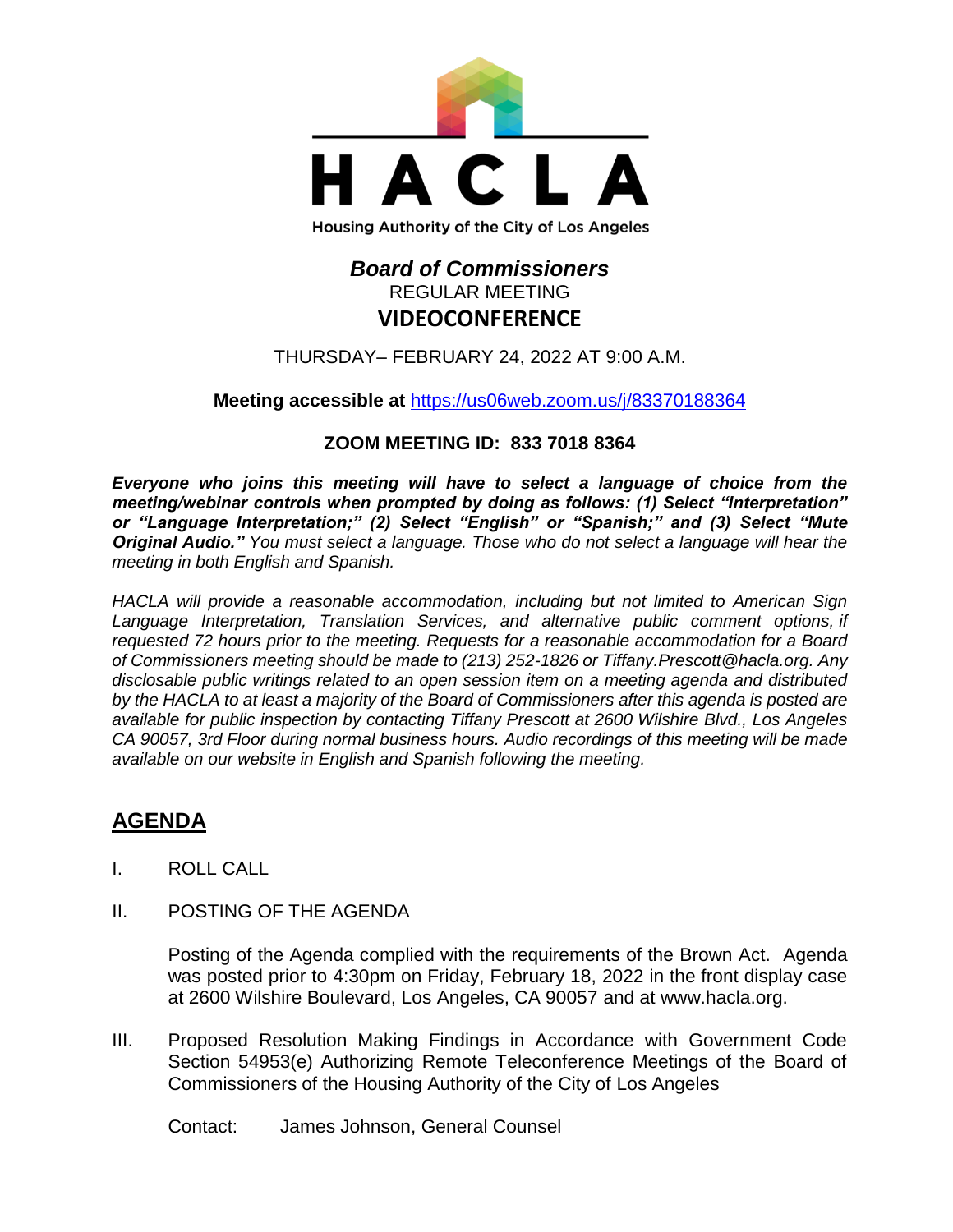#### IV. SPECIAL ORDER OF BUSINESS

1. Recognition of Ashley Winston, Serina Cannon and Kevin Sharp as Employees of the Month

#### V. PUBLIC COMMENT INSTRUCTIONS

#### **\****Please note special Videoconference Public Comment Instructions*

MEMBERS OF THE PUBLIC WHO WISH TO SPEAK ON ANY ITEM MAY PROVIDE COMMENTS VERBALLY DURING THE VIDEOCONFERENCE OR IN WRITING VIA EMAIL

- 1. **ORAL PUBLIC COMMENTS** WILL BE ACCEPTED DURING THE VIDEOCONFERENCE MEETING. TO SUBMIT ORAL PUBLIC COMMENT, YOU WILL NEED TO DOWNLOAD THE ZOOM ONLINE MEETING PLATFORM AVAILABLE AT WWW.ZOOM.COM OR CONNECT TO THE MEETING IN-BROWSER.
- If using a web browser, make sure you are using a current, up-to-date browser: Chrome 30+, Firefox 27+, Microsoft Edge 12+, Safari 7+. Certain functionality may be disabled in older browsers including Internet Explorer.
- OR, if using a smart phone, download the ZOOM application onto your phone from the Apple Store of Google Play Store and enter the meeting ID.
- Zoom requests that you enter a first and last name, which will be visible online and will be used to notify you that it is your turn to speak.
- When the Board Chair calls for the item on which you wish to speak, click on "Raise Hand" (or dial \*9 if using your phone for audio). Speakers will be notified shortly before they are called to speak by the Board Secretary. Mute all other audio before speaking, as using multiple devices can cause audio feedback.
- When called upon, unmute yourself using the screen controls (or dial \*6 if using your phone for audio). Please limit your remarks to two minutes. After the comment has been given, the microphone for the speaker's Zoom profile will be muted.
- Any person that does not adhere to the Public Comment Instructions provided herein will be dismissed from the meeting. The purpose of public comment is to allow the public to address the Board and the Board is interested in hearing from members of the public, stakeholders, and interested parties. However, speakers are asked to exercise courtesy and consider the rights of other speakers by adhering to the Special Teleconference Public Comment Instructions and if possible, refrain from unnecessary interruptions or repetition in their comments.
- We ask that you only connect to the meeting using the App or In-Browser due to interpretation and language setting limitations.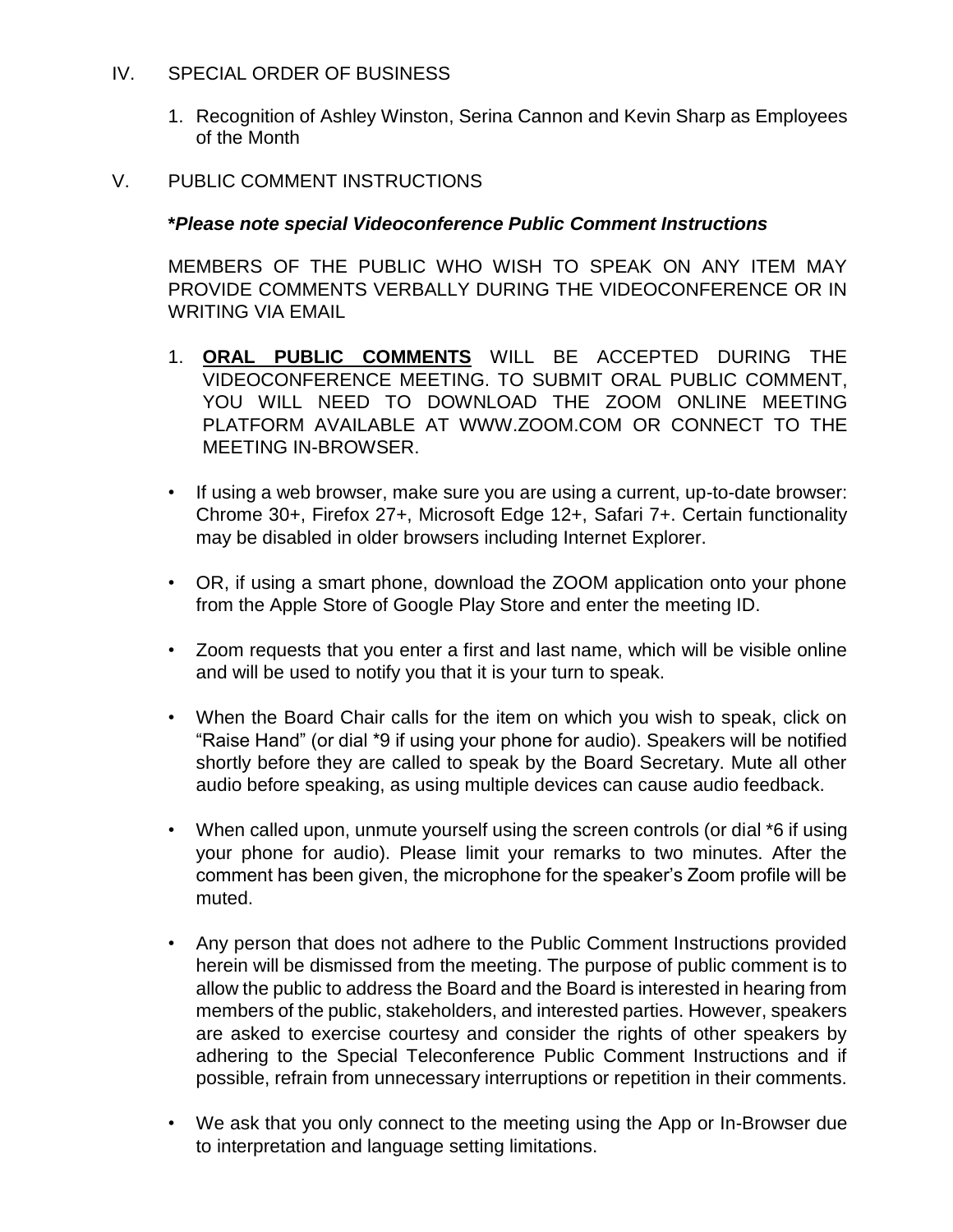#### **ZOOM MEETING ID: 833 7018 8364**

2. **WRITTEN PUBLIC COMMENTS** MAY BE SUBMITTED TO THE BOARD SECRETARY BY EMAIL AT TIFFANY.PRESCOTT@HACLA.ORG. Although it is preferred for written comments to be submitted by Wednesday, February 23, 2022 at 12:00 P.M., we will accept written comments up to and during the meeting. Please make sure your email includes name, agenda item number, and address/organization for who you represent. We also ask that all comments be limited to 500 words or less. The secretary will provide all written comments to the Board for review and read each public comment into the record at the time the item is considered.

#### VI. PRESIDENT AND CEO ADMINISTRATIVE REPORT

1. Monthly Oral Report

#### VII. CLOSED SESSION

Conference with Labor Negotiator Pursuant to Government Code § 54957.6

Agency Designated Representative: Annie Markarian, Director of Labor and Employee Relations

Employee Organizations: American Federation of State, County and Municipal Employees Local 143

#### VIII. BOARD BUSINESS ITEMS

- A. Items for Discussion
	- 1. Proposed Resolution to Adopt an Authority Resident Relocation Inconvenience Award Policy and to Approve the Updated Relocation Plan Dated January 2022 for the Jordan Downs Redevelopment Project Prepared in Accordance with the Requirements of California Relocation Assistance Law Government Code Section 7260 Et Seq. ("Act") and the Relocation Assistance and Real Property Acquisition Guidelines Adopted by the California Department of Housing and Community Development, Title 25, California Code of Regulations, Section 6000 Et Seq. ("Guidelines") and to Undertake Various Actions in Connection Therewith

Contact: Geoffrey Moen, Director of Development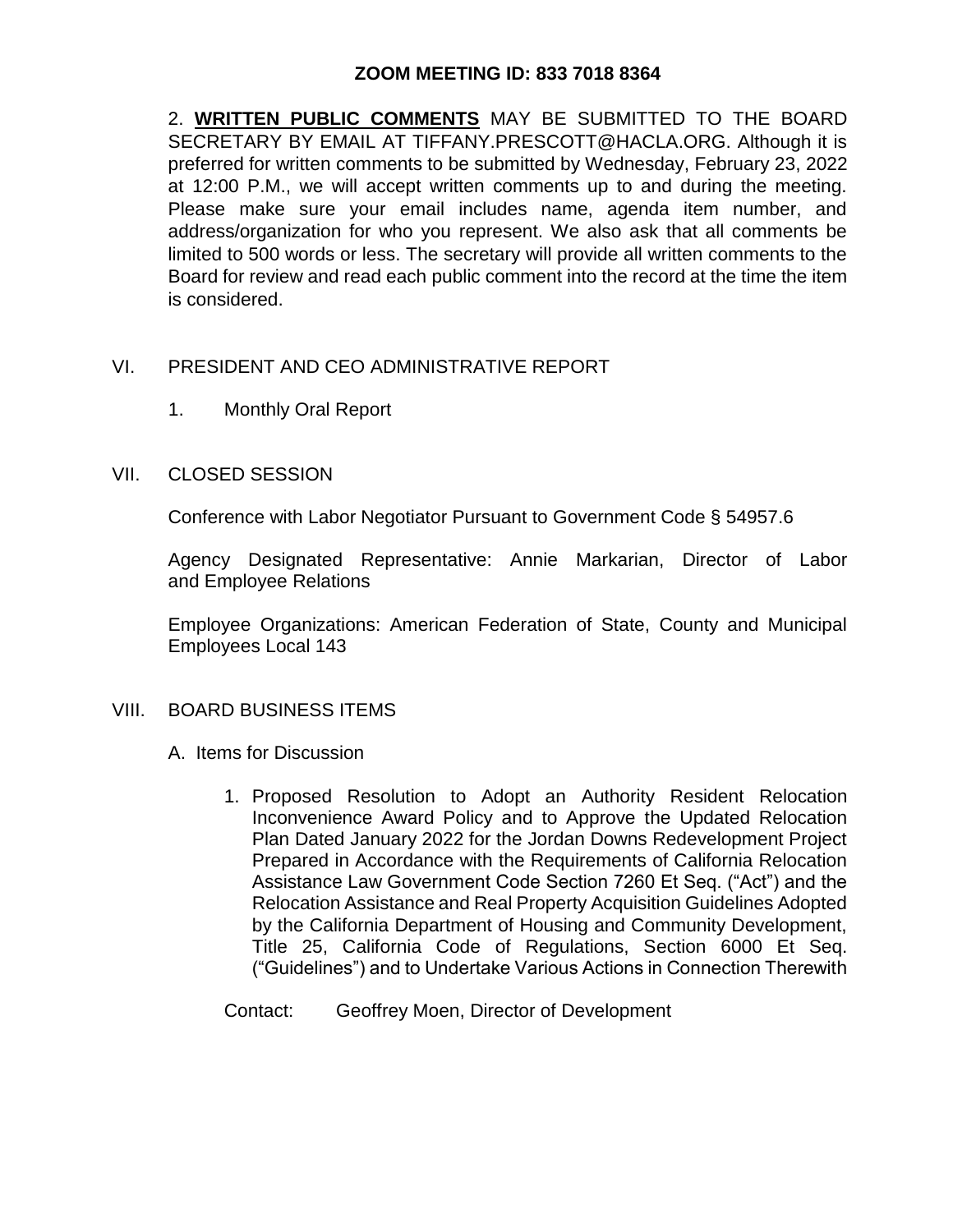2. Proposed Resolution to Approve the Acquisition of the Real Property Asset at 6521 S. Brynhurst Avenue, Los Angeles, California 90043, by the Housing Authority of the City of Los Angeles, at Fair Market Value for \$17,340,000, in Response to the California Department of Housing and Community Development's ("HCD") Notice of Funding Availability for Round 2 of the Homekey Program; to Approve and Authorize the Execution and Delivery of All Related Documents, Certificates and Agreements, Including an HCD Standard Agreement, and to Undertake Various Action in Connection Therewith

#### Contact: Geoffrey Moen, Director of Development

3. Proposed Resolution Approving the Acquisition of the Real Property Asset Located at 6001 W. Pico Blvd and 1265 Stearns Drive, Los Angeles, California 90035, for Fair Market Value at a Price of \$31,200,000 in Response to the California Department of Housing and Community Development's ("HCD") Notice of Funding Availability for the Homekey Program in Partnership with the City of Los Angeles; Approving and Authorizing the Execution and Delivery of All Related Documents, Certificates and Agreements, Including a Purchase and Sale Agreement, and HCD Standard Agreement; Making a Determination that this Acquisition is Exempt from Environmental Review Under the California Environmental Quality Act; and the Undertaking of Various Actions in Connection Therewith

#### Contact: Geoffrey Moen, Director of Development

- 4. Proposed Resolution Authorizing the Housing Authority of the City of Los Angeles to Declare its Official Intent (The Inducement) to Issue, Solely as Conduit Bond Issuer, One or More Series of Revenue Bonds of the Authority in An Aggregate Principal Amount Not to Exceed \$74.4 Million to Finance and Refinance All or a Portion of the Cost of the Redevelopment, Rehabilitation, Construction, and Equipping of Jordan Downs Phase H2B, and to Undertake Various Actions in Connection **Therewith**
- Contact: Geoffrey Moen, Director or Development
- 5. Section 3 Annual Report
- Contact: Howard Baum, Deputy General Counsel
- 6. Annual Update on the Workforce Development Unit
- Contact: Jenny Scanlin, Chief Strategic Development Officer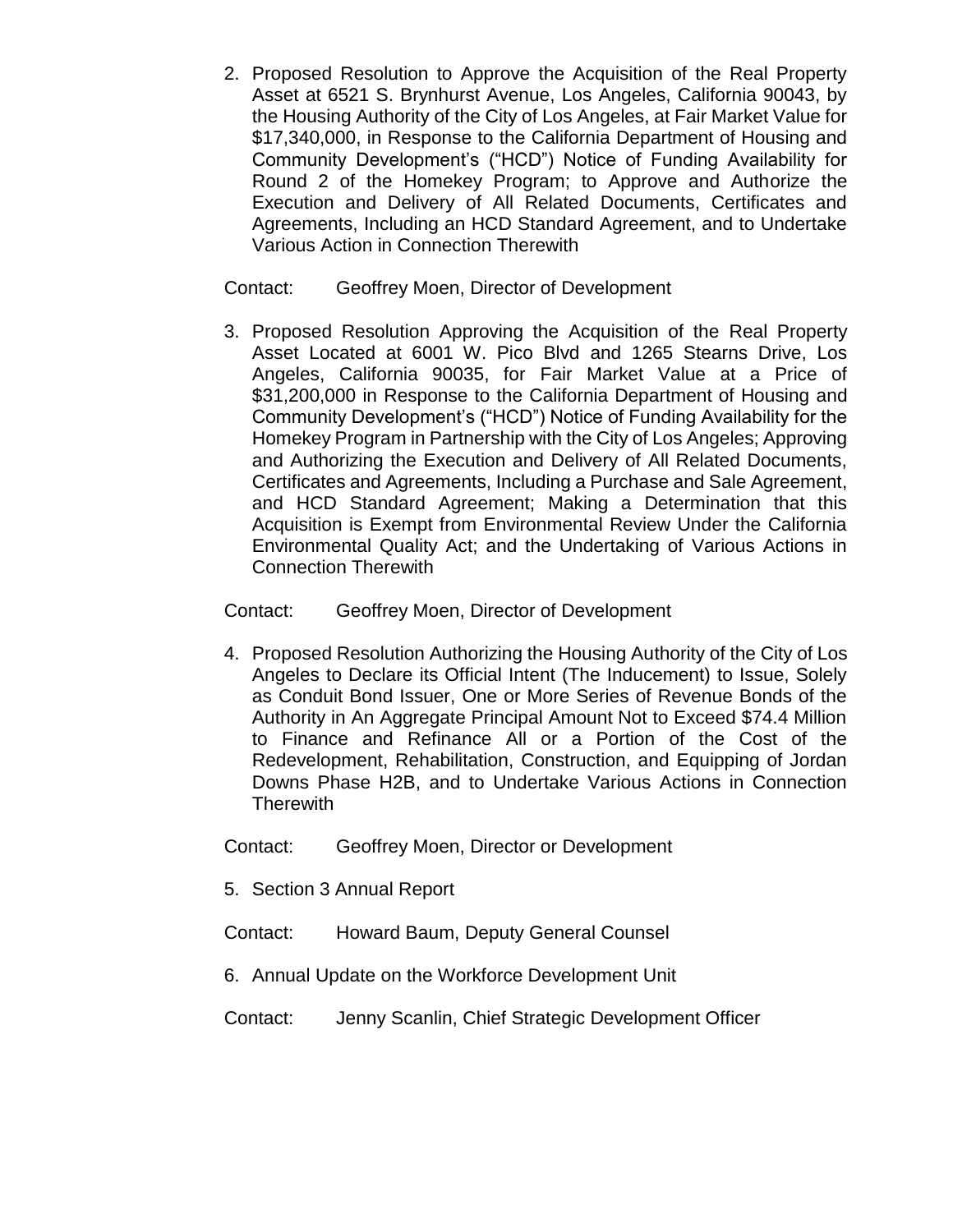#### B. Consent Items

Routine business items are assigned to the consent agenda. These items will be approved by the Board in one motion. A Commissioner may request any consent agenda item be removed, discussed or acted upon separately. Items removed from the consent agenda for separate action will be considered in the "Excluded Consent Items" section below.

1. Proposed Resolution Approving and Adopting the Housing Authority of the City of Los Angeles' Pay Schedules for Calendar Years 2022, 2023 and 2024

Contact: Annie Markarian, Director of Labor and Employee Relations

2. Proposed Resolution Authorizing the Reauthorization of One Hundred Forty-Four (144) Section 8 Housing Choice Vouchers for the Permanent Supportive Housing Program Component of the Project-Based Voucher Program to Maximize Applications to the 2021 State of California Department of Housing and Community Development Project Homekey Notice of Funding Availability (NOFA) for Projects, Round 2 or Subsequent Homekey NOFA Rounds, or to Support Projects Previously Awarded Project Homekey Funding

Contact: Carlos VanNatter, Director of Section 8

3. Proposed Resolution Authorizing the President and CEO, or Designee, to Execute a Contract with Talx Corporation, Provider of Equifax Verification Services, for an Initial One Year Contract Term Extendable on an Annual Basis for a Total Term of Up to Five Years, for a Total Contract Amount Not to Exceed \$1,050,000 for Employment Income **Verification** 

Contact: Carlos VanNatter, Director of Section 8

4. Vision Plan Update, Q4 2021

### **Receive and File**

Contact: Jenny Scanlin, Chief Strategic Development Officer

- C. Excluded Consent Agenda Items
- D. Agenda Items for Future Board of Commissioner Meetings

Commissioners may direct staff to add agenda items for future Board meetings.